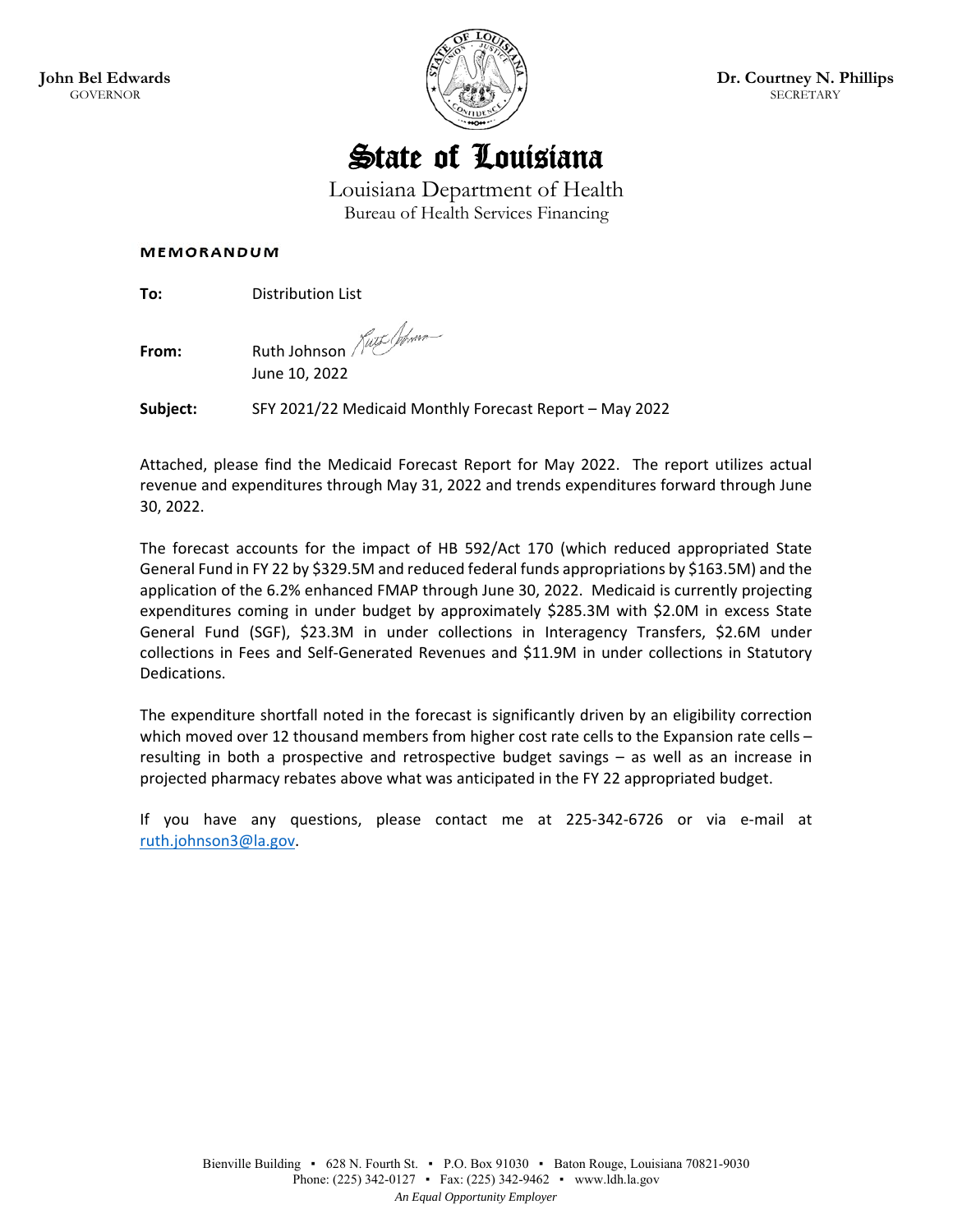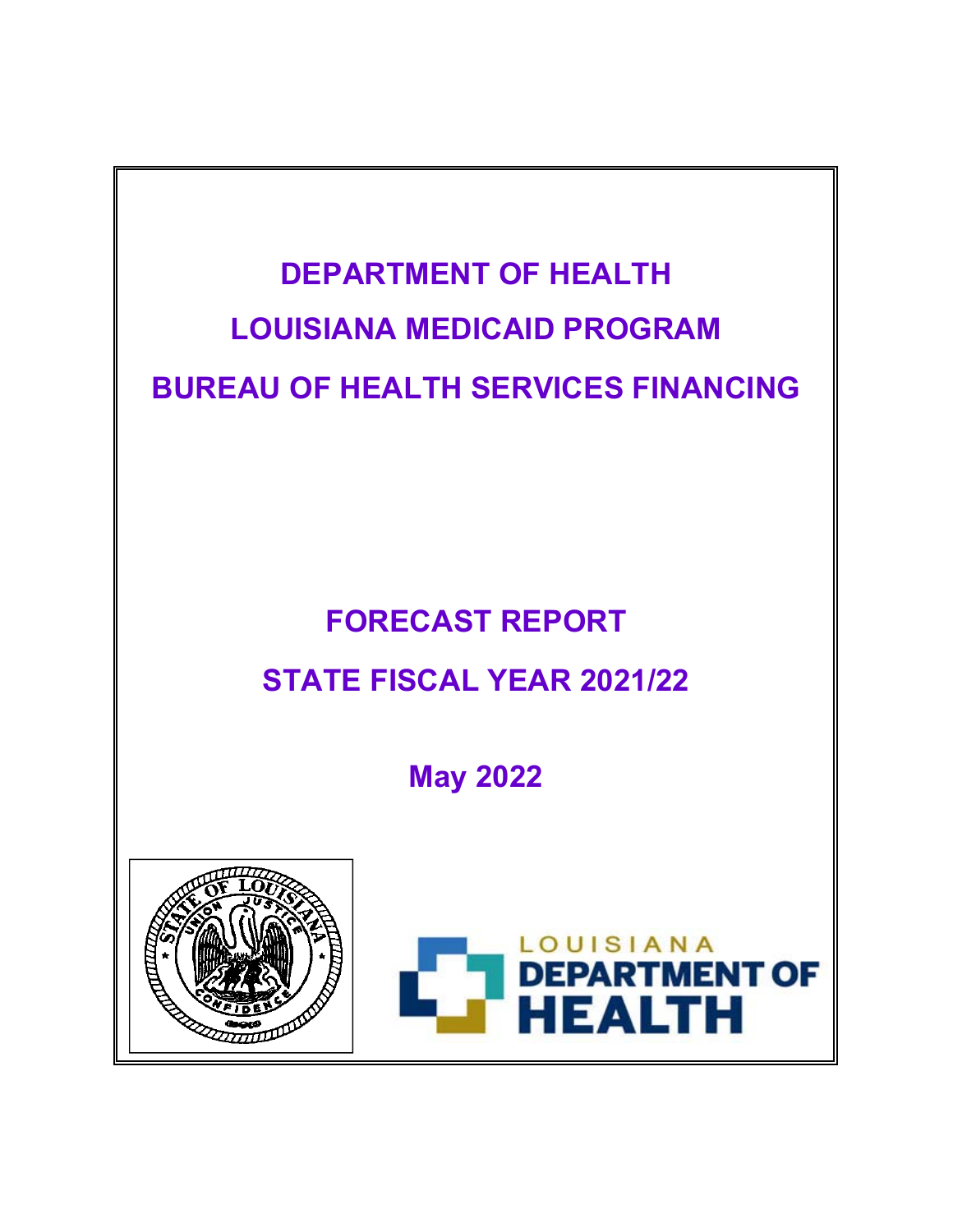| <b>Contents</b>                                     | <b>Table</b> | Page  |
|-----------------------------------------------------|--------------|-------|
| <b>Table-1: Means of Finance</b>                    | 1            |       |
| Table-2: Budget and Forecast by Program             | $\mathbf{2}$ | 1     |
| <b>Table-3: Current Forecast by Sub-Program</b>     | 3            | 2 & 3 |
| <b>Table-4: Public Private Partnership Payments</b> | 4            | 4     |
| Table-5 Enrollment for State Fiscal Year 2021/22    | 5            | 5     |
| <b>Notes</b>                                        |              | 6     |

# **LOUISIANA MEDICAID PROGRAM Table of Contents**

 $\mathbf{r}$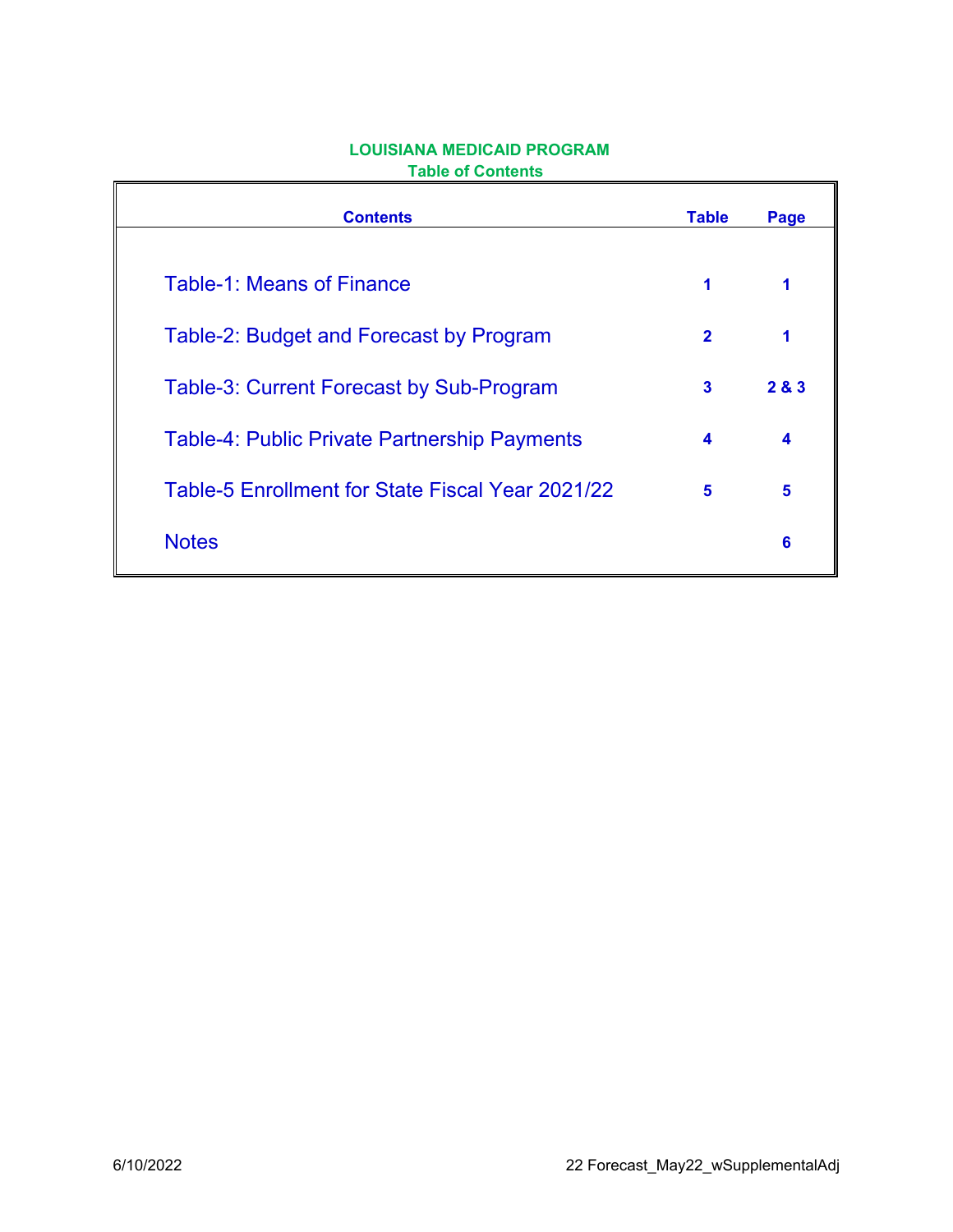#### **LOUISIANA MEDICAID PROGRAM**

#### **Table-1: Revenue Forecast - Means of Finance - SFY 2021/22**

| See "Notes" Page 6            |                                             |                                               |                   |                                     |  |  |  |
|-------------------------------|---------------------------------------------|-----------------------------------------------|-------------------|-------------------------------------|--|--|--|
| <b>Financing Category</b>     | <b>Budget</b><br><b>Appropriation (1.1)</b> | <b>Forecast Revenue</b><br><b>Collections</b> | Over / (Under)    | <b>Percent</b><br><b>Difference</b> |  |  |  |
|                               |                                             | в                                             | $C = B - A$       | $D = (C/A)*100$                     |  |  |  |
| <b>State General Fund</b>     | 1,483,018,960                               | 1,480,975,703                                 | (2,043,257)       | (0.1)                               |  |  |  |
| <b>Interagency Transfers</b>  | 116,925,206                                 | 93,659,043                                    | (23, 266, 163)    | (19.9)                              |  |  |  |
| <b>Self Generated Revenue</b> | 619,534,253                                 | 616,957,271                                   | (2, 576, 982)     | (0.4)                               |  |  |  |
| <b>Statutory Dedications</b>  | 1,128,303,086                               | 1,116,436,992                                 | (11, 866, 094)    | (1.1)                               |  |  |  |
|                               |                                             |                                               |                   |                                     |  |  |  |
| <b>Federal</b>                | 12,456,982,539                              | 12,211,448,976                                | (245, 533, 563)   | (2.0)                               |  |  |  |
|                               |                                             |                                               |                   |                                     |  |  |  |
| <b>Total Means of Finance</b> | \$15,804,764,044                            | \$15,519,477,985                              | (\$285, 286, 059) | (1.8)                               |  |  |  |

#### **Table-2: Expenditure Forecast by Budget Program - SFY 2021/22**

| <b>Program</b>                   | <b>Budget</b><br><b>Appropriation (1.1)</b> | <b>Current</b><br>Forecast (2) | (Over) / Under | <b>Percent</b><br><b>Difference</b> |
|----------------------------------|---------------------------------------------|--------------------------------|----------------|-------------------------------------|
|                                  | A                                           | в                              | $C = A - B$    | $D = (C/A)*100$                     |
| <b>Private Providers</b>         | 13,751,641,044                              | 13,466,665,396                 | 284,975,648    | 2.1                                 |
| <b>Public Providers</b>          | 236, 185, 967                               | 235,726,964                    | 459,004        | 0.2                                 |
| <b>Buy-Ins &amp; Supplements</b> | 672,047,842                                 | 672,196,434                    | (148, 592)     | (0.0)                               |
| <b>Uncompensated Care</b>        | 1,144,889,191                               | 1,144,889,191                  | $\mathbf{0}$   | 0.0                                 |
|                                  |                                             |                                |                |                                     |
| <b>Total Program</b>             | \$15,804,764,044                            | \$15,519,477,985               | \$285,286,059  | 1.8                                 |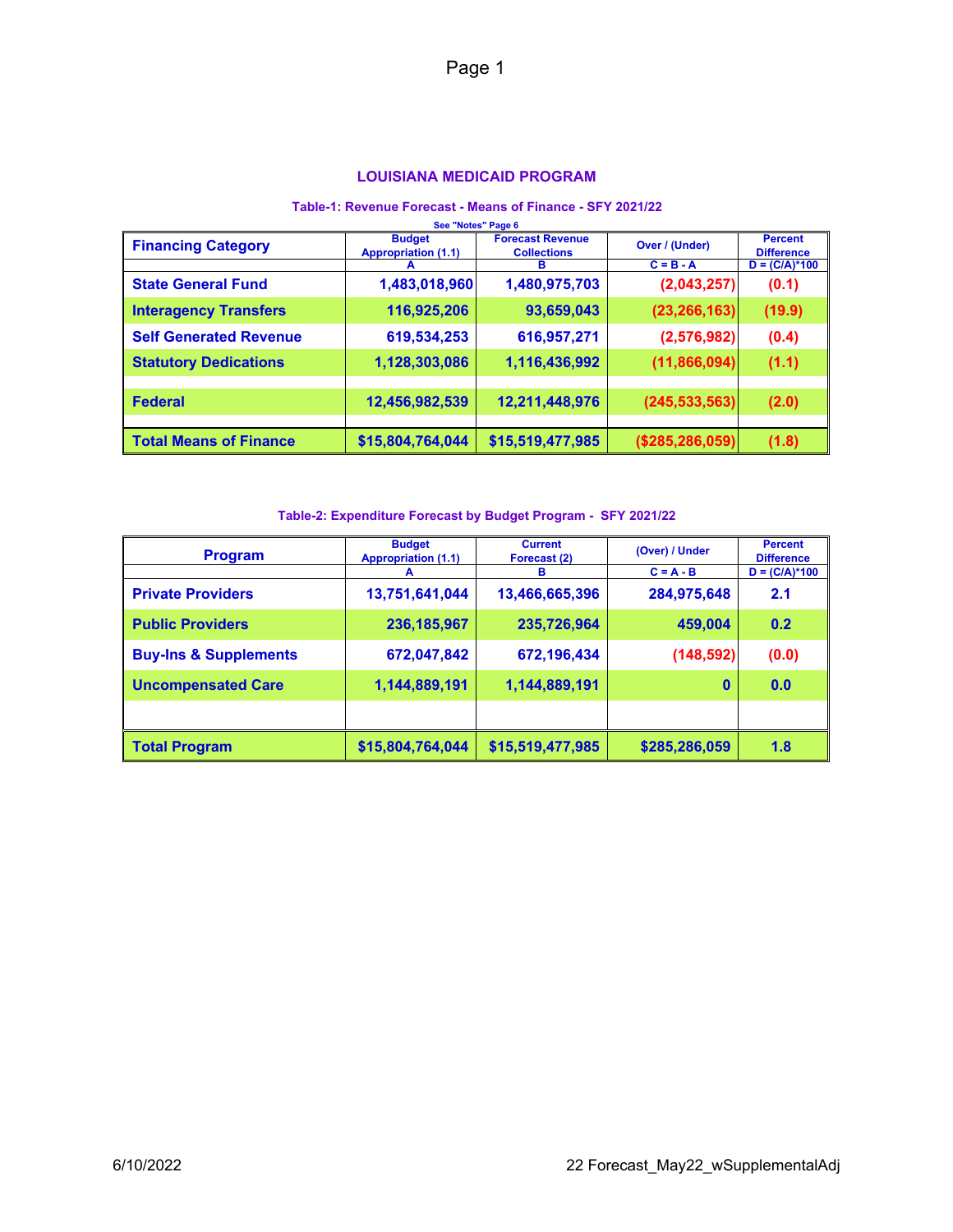## **LOUISIANA MEDICAID PROGRAM**

|  |  |  | Table-3: Expenditure Forecast by Budget Category of Service - SFY 2021/22 |
|--|--|--|---------------------------------------------------------------------------|
|  |  |  |                                                                           |

|                                                       | Initials (1.2) |                  | Current Forecast (2) | <b>Difference</b> |  |
|-------------------------------------------------------|----------------|------------------|----------------------|-------------------|--|
| <b>A: Private Providers Sub-Programs</b>              |                | А                | в                    | $C = A - B$       |  |
| <b>Ambulatory Surgical Clinics</b>                    | A 01           | 2,460,370        | 2,221,429            | 238,941           |  |
| <b>Case Management Services</b>                       | A 02           | 7,118,485        | 6,808,878            | 309,606           |  |
| <b>Durable Medical Equipment</b>                      | A 03           | 9,232,241        | 9,702,715            | (470, 473)        |  |
| <b>EPSDT (Screening and Early Diagnosis)</b>          | A 04           | 13,872,736       | 13,250,615           | 622,121           |  |
| <b>Early Steps</b>                                    | $A_05$         | 10,005,520       | 10,207,191           | (201, 671)        |  |
| <b>Family Planning</b>                                | A 06           | 341,742          | 663,266              | (321, 524)        |  |
| <b>Federally Qualified Health Centers</b>             | A 07           | 2,411,924        | 2,509,477            | (97, 553)         |  |
| <b>Hemodialysis Services</b>                          | A 08           | 20,367,800       | 18,435,953           | 1,931,847         |  |
| <b>Home Health Services</b>                           | A 09           | 9,725,664        | 9,461,384            | 264,280           |  |
| <b>Hospice Services</b>                               | A 10           | 71,539,621       | 71,188,359           | 351,262           |  |
| <b>Hospital - Inpatient Services</b>                  | A 11           | 116,884,611      | 107, 105, 735        | 9,778,876         |  |
| <b>Hospital - Outpatient Services</b>                 | A 12           | 51,373,677       | 47,306,591           | 4,067,085         |  |
| <b>ICF-DD Community Homes</b>                         | $A_13$         | 254,068,122      | 244,277,957          | 9,790,165         |  |
| Laboratory and X - Ray Services                       | A 14           | 9,880,405        | 7,345,496            | 2,534,909         |  |
| Long Term Personal Care Services (LT - PCS)           | A 15           | 148,214,249      | 141,534,121          | 6,680,128         |  |
| <b>Mental Health - Inpatient Services</b>             | $A_16$         | 5,625,961        | 5,713,407            | (87, 446)         |  |
| <b>Nursing Homes</b>                                  | A 17           | 1,068,915,906    | 1,063,735,595        | 5,180,311         |  |
| Program for All Inclusive Care for the Elderly (PACE) | A 18           | 14,806,380       | 14,535,962           | 270,418           |  |
| <b>Pediatric Day Health Care (PDHC)</b>               | A 19           | 2,222,445        | 2,087,913            | 134,532           |  |
| <b>Pharmacy Payments</b>                              | A 20           | 80,508,349       | 69,738,981           | 10,769,368        |  |
| <b>Physician Services</b>                             | A 21           | 24,429,440       | 25,689,090           | (1, 259, 650)     |  |
| <b>Rural Health Clinics</b>                           | A 22           | 4,523,478        | 5,223,703            | (700, 225)        |  |
| <b>Transportation: Emergency-Ambulance</b>            | A 23           | 3,705,630        | 3,548,413            | 157,217           |  |
| <b>Transportation: Non-Emergency-Ambulance</b>        | $A_24$         | 763,699          | 698,403              | 65,297            |  |
| <b>Waiver: Adult Day Health</b>                       | A 25           | 5,222,276        | 4,727,951            | 494,325           |  |
| <b>Waiver: Community Choices</b>                      | A 26           | 124,738,927      | 115,488,263          | 9,250,664         |  |
| <b>Waiver: Most Appropriate (MAW)</b>                 | $A_27$         | 607,386,937      | 607,386,937          | 0                 |  |
| <b>Other Private Providers</b>                        | $A_29$         | 315,016          | 42,570               | 272,446           |  |
| <b>Supplemental</b>                                   | A 30           | 177,835,844      | 177,835,844          | 0                 |  |
| <b>Sub-Total Traditional Private Providers</b>        |                | 2,848,497,455    | 2,788,472,199        | 60,025,256        |  |
| <b>Managed Care Organizations</b>                     |                |                  |                      |                   |  |
| <b>Managed Care - Regular</b>                         | $A_31$         | 5,696,497,641    | 5,624,925,914        | 71,571,727        |  |
| <b>Managed Care - Expansion</b>                       | $A_32$         | 5,863,631,388    | 5,832,502,552        | 31,128,836        |  |
| Dental Benefit Program - Regular                      | $A_33$         | 222,689,902      | 233,398,745          | (10, 708, 843)    |  |
| Dental Benefit Program - Expansion                    | $A_34$         | 28,424,721       | 28,048,384           | 376,337           |  |
| <b>Behavioral Health Partnership/CSOC</b>             | A 35           | 62,269,239       | 62,472,515           | (203, 276)        |  |
| <b>Sub-Total MCOs</b>                                 |                | 11,873,512,891   | 11,781,348,110       | 92, 164, 781      |  |
| <b>Pharmacy Rebates - Regular</b>                     | A 36           | (509, 162, 017)  | (560, 654, 249)      | 51,492,232        |  |
| <b>Pharmacy Rebates - Expansion</b>                   | $A_37$         | (461, 207, 286)  | (542, 500, 664)      | 81,293,378        |  |
| Sub-Total Rebates - (YTD - \$1,092,276,222)           |                | (970, 369, 303)  | (1, 103, 154, 913)   | 132,785,610       |  |
| <b>Total Private Providers</b>                        |                | \$13,751,641,044 | \$13,466,665,396     | \$284,975,648     |  |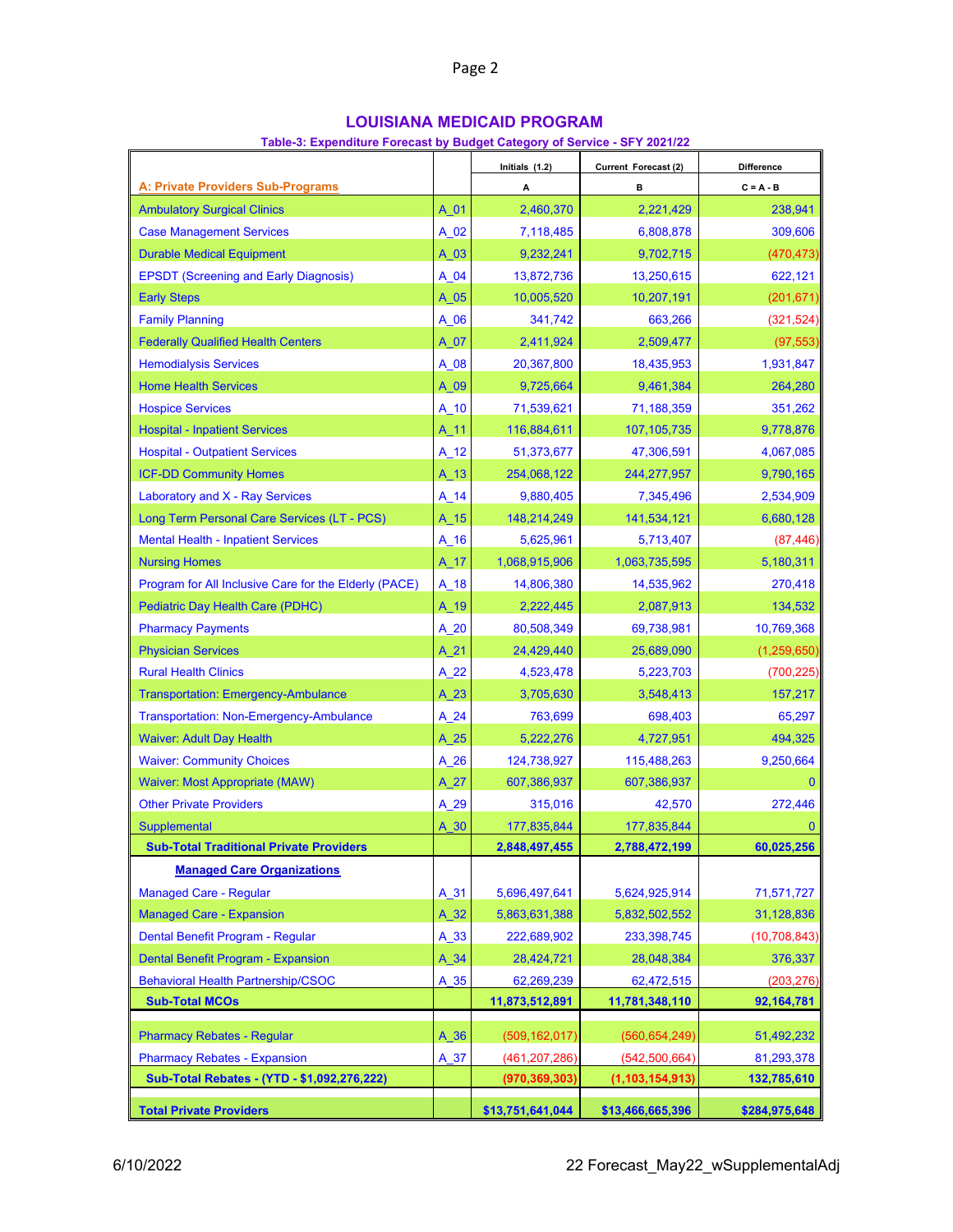|                                                                                                                                       |                           | Initials (1.2)                            | Current Forecast (2)                      | <b>Difference</b>                              |
|---------------------------------------------------------------------------------------------------------------------------------------|---------------------------|-------------------------------------------|-------------------------------------------|------------------------------------------------|
| <b>B: Public Providers Sub-Programs</b>                                                                                               |                           | Α                                         | в                                         | $C = A - B$                                    |
| <b>LSU - Facilities</b>                                                                                                               | <b>B</b> 01               | 1,222,005                                 | 1,753,786                                 | (531, 781)                                     |
| <b>LSU - Physicians</b>                                                                                                               | <b>B_02</b>               | 11,464,558                                | 11,092,333                                | 372,226                                        |
| <b>LDH</b> - State Developmental Facilities                                                                                           | <b>B</b> 03               | 148,130,930                               | 148,687,000                               | (556,070)                                      |
| <b>LDH - Villa Feliciana Nursing Home</b>                                                                                             | <b>B</b> 04               | 19,625,003                                | 19,111,828                                | 513,175                                        |
| <b>LDH - Office of Public Health</b>                                                                                                  | <b>B_05</b>               | 647,675                                   | 362,112                                   | 285,563                                        |
| <b>LDH - Office of Behavioral Health</b>                                                                                              | <b>B</b> 06               | 3,053,940                                 | 2,661,816                                 | 392,124                                        |
| <b>LDH - Human Services Districts</b>                                                                                                 | <b>B</b> 07               | 327,646                                   | 363,243                                   | (35,598)                                       |
| State - Education (3)                                                                                                                 | <b>B</b> 08               | 1,271,610                                 | 1,252,246                                 | 19,365                                         |
| <b>Local Education Agencies</b>                                                                                                       | <b>B</b> 09               | 50,442,600                                | 50,442,600                                | $\mathbf{0}$                                   |
| <b>Total Public Providers</b>                                                                                                         |                           | \$236,185,967                             | \$235,726,964                             | \$459,004                                      |
| C: Buy-Ins & Supplements Sub-Programs<br><b>Medicare Premiums &amp; Supplements</b><br>Part-D Claw back (3)                           | C <sub>01</sub><br>$C$ 02 | 509,506,960<br>162,540,882                | 505,341,967<br>166,854,467                | 4,164,993<br>(4,313,585)                       |
| <b>Total Buy-Ins</b>                                                                                                                  |                           | \$672,047,842                             | \$672,196,434                             | (\$148,592)                                    |
| D: Uncompensated Care Sub-Programs<br><b>LSU - Facilities</b><br><b>LDH - Office of Behavioral Health</b><br><b>Private Hospitals</b> | D 01<br>D 02<br>$D_03$    | 15,375,627<br>86,397,082<br>1,043,116,482 | 15,375,627<br>86,397,082<br>1,043,116,482 | $\mathbf{0}$<br>$\mathbf{0}$<br>$\overline{0}$ |
| <b>Total Uncompensated Care</b>                                                                                                       |                           | \$1,144,889,191                           | \$1,144,889,191                           | \$0                                            |
|                                                                                                                                       |                           |                                           |                                           |                                                |
| <b>Grand Total Medical Vendor Program</b>                                                                                             |                           | \$15,804,764,044                          | \$15,519,477,985                          | \$285,286,059                                  |
|                                                                                                                                       |                           |                                           |                                           |                                                |

#### **LOUISIANA MEDICAID PROGRAM**

**Table-3: Expenditure Forecast by Budget Category of Service - SFY 2021/22… Continued**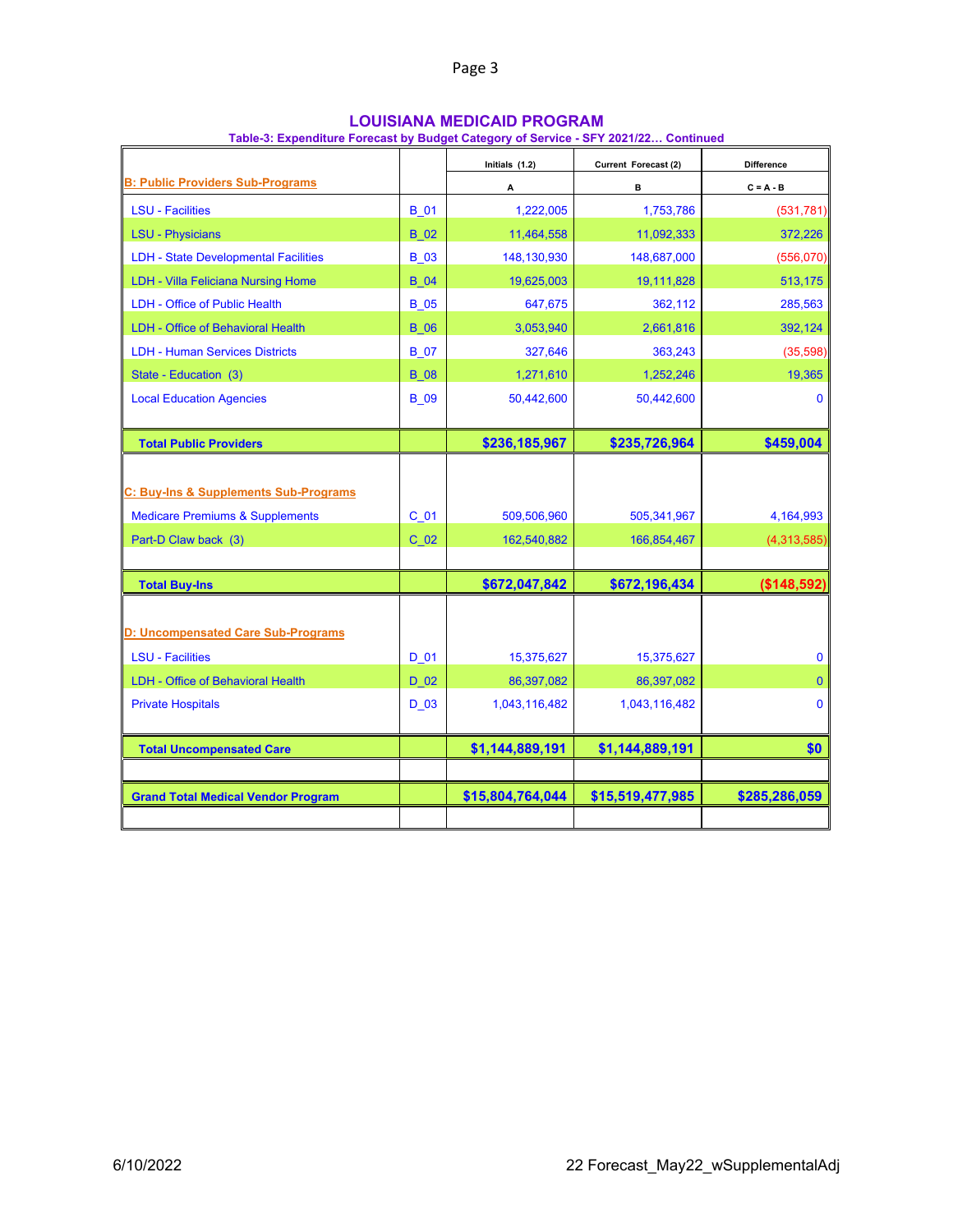# **LOUISIANA MEDICAID PROGRAM**

## **Table-4: Public Private Partnership - Allocated - SFY 2021/221**

| <b>Hospital</b>              | <b>UPL/FMP</b> | <b>UCC/DSH</b> | <b>Total Allocation</b> |
|------------------------------|----------------|----------------|-------------------------|
| Bogalusa (Wash/St. Tamm)     | \$15,979,476   | \$18,883,228   | \$34,862,704            |
| Houma (LJ Chabert)           | \$58,616,970   | \$75,891,316   | \$134,508,286           |
| <b>Baton Rouge - OLOL</b>    | \$75,500,000   | \$0            | \$75,500,000            |
| <b>Baton Rouge - Woman's</b> | \$9,894,611    | \$0            | \$9,894,611             |
| <b>New Orleans (ILH)</b>     | \$123,247,827  | \$240,672,891  | \$363,920,718           |
| Lafayette (Univ Med Cntr)    | \$62,006,681   | \$56,225,260   | \$118,231,941           |
| Independence (Lallie Kemp)   | \$6,117,224    | \$15,375,627   | \$21,492,851            |
| Lake Charles (WO Moss)       | \$3,500,000    | \$38,082,958   | \$41,582,958            |
| Monroe (EA Conway)           | \$160,099,066  | \$0            | \$160,099,066           |
| Alexandria (Huey P. Long)    | \$0            | \$46,078,961   | \$46,078,961            |
| Shreveport (LSU-HSC)         | \$0            | \$134,070,590  | \$134,070,590           |
| <b>Total</b>                 | \$514,961,855  | \$625,280,831  | \$1,140,242,686         |

1 ‐ Amoutns above represent estimates based upon current year allocations; actual payments may vary from allocated amounts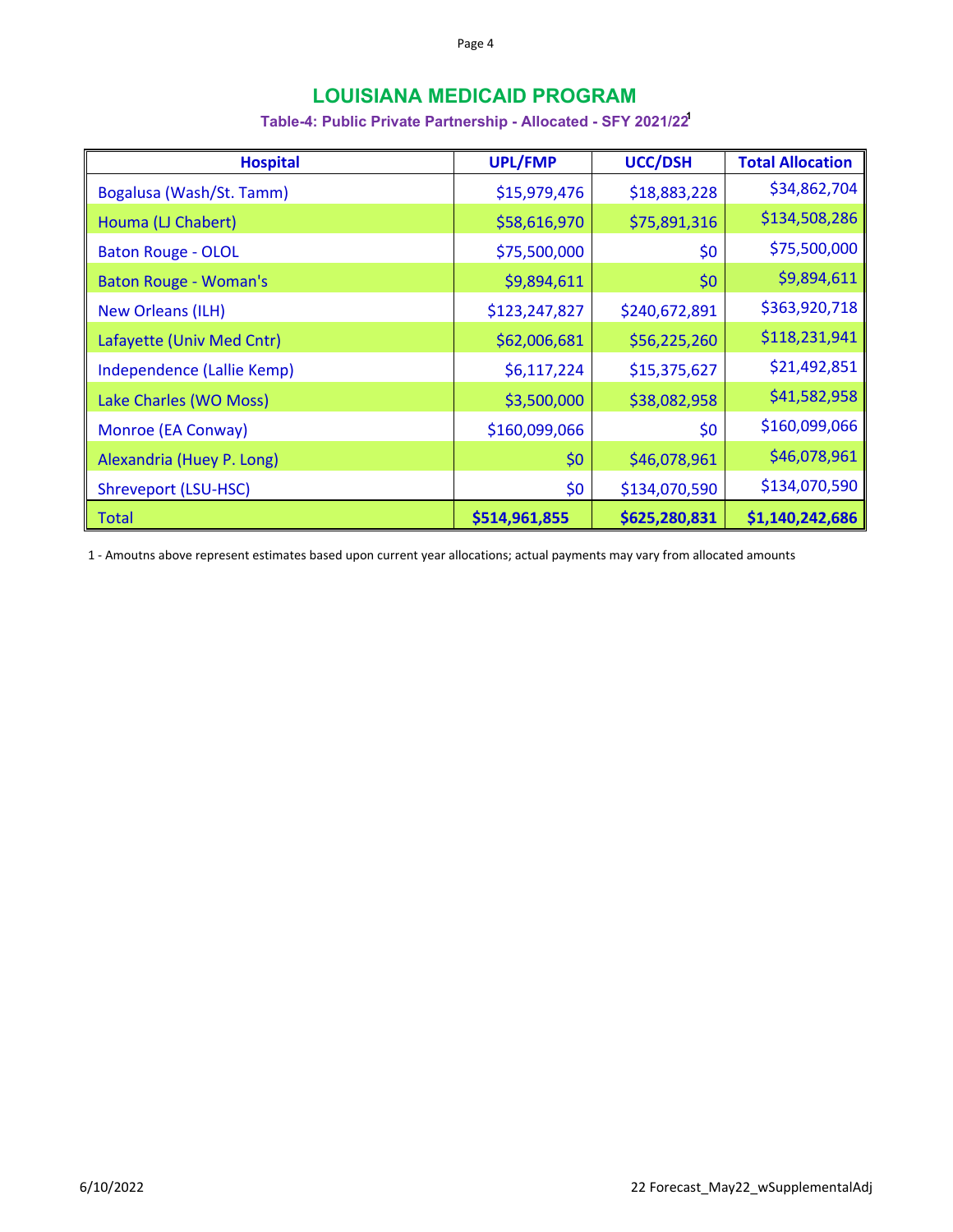# **LOUISIANA MEDICAID PROGRAM**

# **Table-5: Enrollment for State Fiscal Year 2021/22 (4)**

| <b>Month</b>       | <b>Expansion</b> | Non-Expansion | <b>Total</b> |
|--------------------|------------------|---------------|--------------|
| <b>Jul '21</b>     | 671,918          | 1,221,392     | 1,893,310    |
| Aug                | 685,401          | 1,219,375     | 1,904,776    |
| <b>Sep</b>         | 690,162          | 1,220,794     | 1,910,956    |
| Oct                | 696,096          | 1,223,618     | 1,919,714    |
| <b>Nov</b>         | 705,943          | 1,221,890     | 1,927,833    |
| Dec                | 713,056          | 1,224,209     | 1,937,265    |
| <b>Jan'22</b>      | 718,477          | 1,227,845     | 1,946,322    |
| Feb                | 722,842          | 1,228,301     | 1,951,143    |
| Mar                | 727,501          | 1,230,536     | 1,958,037    |
| Apr                | 732,243          | 1,233,022     | 1,965,265    |
| <b>May</b>         | 735,480          | 1,232,869     | 1,968,349    |
| Jun'22 (Projected) | 741,148          | 1,234,804     | 1,975,952    |